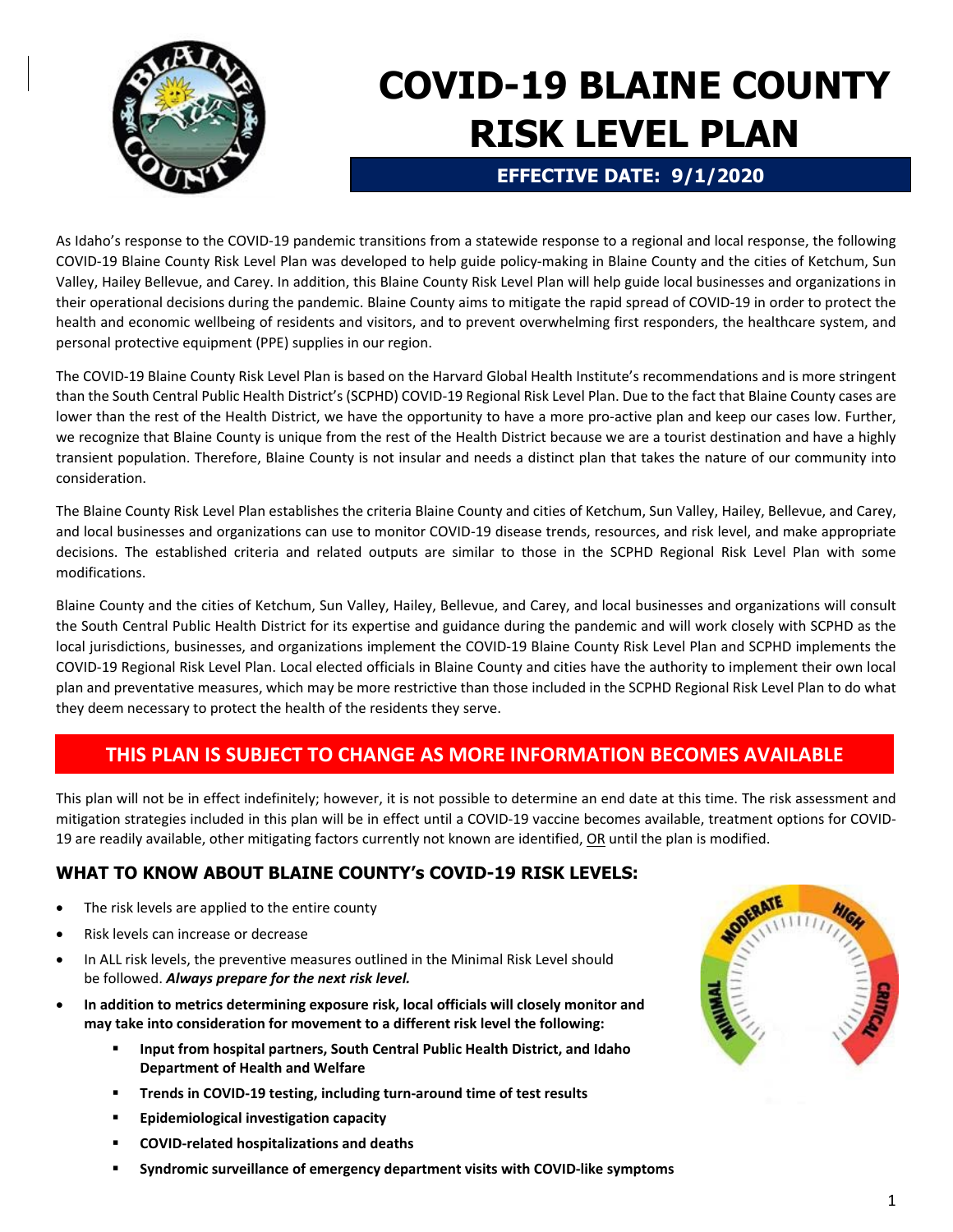| <b>RISK LEVEL</b>              | <b>METRICS MONITORED</b>                                                                                                                                                                                                                                                                                       | <b>MITIGATION STRATEGIES</b>                                                                                                                                                                                                                                                                                                                                                                                                                                                                                                                                                                                                                        |
|--------------------------------|----------------------------------------------------------------------------------------------------------------------------------------------------------------------------------------------------------------------------------------------------------------------------------------------------------------|-----------------------------------------------------------------------------------------------------------------------------------------------------------------------------------------------------------------------------------------------------------------------------------------------------------------------------------------------------------------------------------------------------------------------------------------------------------------------------------------------------------------------------------------------------------------------------------------------------------------------------------------------------|
| <b>MINIMAL</b>                 | <b>NEW DAILY CASES &lt; 1 PER 100,000</b><br>1.<br>POPULATION (SEVEN DAY ROLLING<br><b>AVERAGE)</b><br><b>AND</b>                                                                                                                                                                                              | AT THE GREEN LEVEL, COMMUNITIES ARE ON TRACK FOR<br><b>CONTAINMENT AS LONG AS THEY MAINTAIN ROUTINE</b><br>LEVELS OF VIRAL TESTING (I.E., THIS IS NOT A REFERENCE<br>TO ANTIBODY TESTING) AND CONTACT TRACING<br>SUFFICIENT TO CONTROL SPIKES AND OUTBREAKS.                                                                                                                                                                                                                                                                                                                                                                                        |
|                                | <b>COVID-19 TESTING POSITIVE RATE</b><br>2.<br>$< 1\%$<br><b>AND</b>                                                                                                                                                                                                                                           | BLAINE COUNTY IN PARTNERSHIP WITH SCPHD, LOCAL<br><b>GOVERNMENTS, AND HEALTHCARE PARTNERS WILL</b><br><b>EDUCATE, INFORM, AND SHARE COORDINATED</b><br><b>MESSAGES WITH STAKEHOLDERS AND THE PUBLIC</b><br><b>THROUGHOUT ALL LEVELS.</b>                                                                                                                                                                                                                                                                                                                                                                                                            |
|                                | <b>REGIONAL HOSPITAL CAPACITY FOR</b><br>З.<br><b>CARE IS NORMAL</b>                                                                                                                                                                                                                                           | REGARDLESS OF THE RISK LEVEL THROUGHOUT THE<br>REMAINDER OF THE PANDEMIC, EVERYONE IS<br><b>ENCOURAGED TO DO THE FOLLOWING:</b>                                                                                                                                                                                                                                                                                                                                                                                                                                                                                                                     |
| MINIMAL                        |                                                                                                                                                                                                                                                                                                                | Carefully monitor your health<br>Stay home if you are sick<br>$\bullet$<br>Maintain physical distance of at least 6 feet from<br>others (outside of immediate family) whenever<br>possible<br>• Wash hands frequently for at least 20 seconds or use<br>hand sanitizer<br>• Vulnerable populations (older adults, individuals with<br>underlying health conditions) take extra precautions<br>Maintain a healthy life-style and take extra measures<br>$\bullet$<br>to increase overall health                                                                                                                                                      |
|                                |                                                                                                                                                                                                                                                                                                                | <b>EVERYONE IS REQUIRED TO DO THE FOLLOWING:</b>                                                                                                                                                                                                                                                                                                                                                                                                                                                                                                                                                                                                    |
|                                |                                                                                                                                                                                                                                                                                                                | Wear face coverings in public that fully cover the nose<br>and mouth                                                                                                                                                                                                                                                                                                                                                                                                                                                                                                                                                                                |
| <b>RISK LEVEL</b>              | <b>METRICS MONITORED</b>                                                                                                                                                                                                                                                                                       | <b>MITIGATION STRATEGIES</b>                                                                                                                                                                                                                                                                                                                                                                                                                                                                                                                                                                                                                        |
| <b>MODERATE</b>                | 1.<br>NEW DAILY CASES IS BETWEEN 1 to 10<br>PER 100,000 POPULATION (SEVEN DAY<br><b>ROLLING AVERAGE)</b><br><b>AND/OR</b>                                                                                                                                                                                      | AT THE YELLOW LEVEL, THERE MAY BE SPORADIC<br><b>IMPORTED CASES, AN UPTICK IN CLOSE CONTACT</b><br><u>TRANSMISSION, OR ISOLATED CLUSTER OUTBREAKS.</u><br>SCPHD OR COMMUNITIES MAY INSTITUTE SOME OR ALL<br><b>OF THE FOLLOWING:</b>                                                                                                                                                                                                                                                                                                                                                                                                                |
| <b>MODERATE</b><br><b>RISK</b> | <b>COVID-19 TESTING POSITIVE RATE IS</b><br>2.<br><b>BETWEEN 1% to 5%</b><br><b>AND/OR</b><br><b>REGIONAL HOSPITAL CAPACITY FOR</b><br>З.<br><b>CARE IS IMPACTED (MEDICAL SURGE</b><br><b>CAPACITY STILL AVAILABLE)</b><br><b>BED CAPACITY REACHES 80%</b><br><b>STAFFING AND RESOURCE</b><br><b>SHORTAGES</b> | Increase education, information sharing, and messaging<br>Limit indoor mass gatherings (recommend 1 person per<br>$\bullet$<br>64 sq. ft. of space) to 50 people if appropriate physical<br>distancing can be maintained. Limit outdoor mass<br>gatherings to 150 people.<br>Require face coverings in public settings<br>$\bullet$<br>Extra precautions for vulnerable populations (older<br>$\bullet$<br>adults, individuals with underlying health conditions)<br>Teleworking where possible and feasible with business<br>$\bullet$<br>operations<br>Minimize non-essential travel<br>Strict policies for staff and visitors to avoid potential |
|                                |                                                                                                                                                                                                                                                                                                                | outbreaks in congregate living facilities (long-term care,<br>nursing homes, correctional facilities, etc.)<br>Schools should implement strategies in response to<br>these guidelines and those of Idaho Back to School<br>Framework 2020                                                                                                                                                                                                                                                                                                                                                                                                           |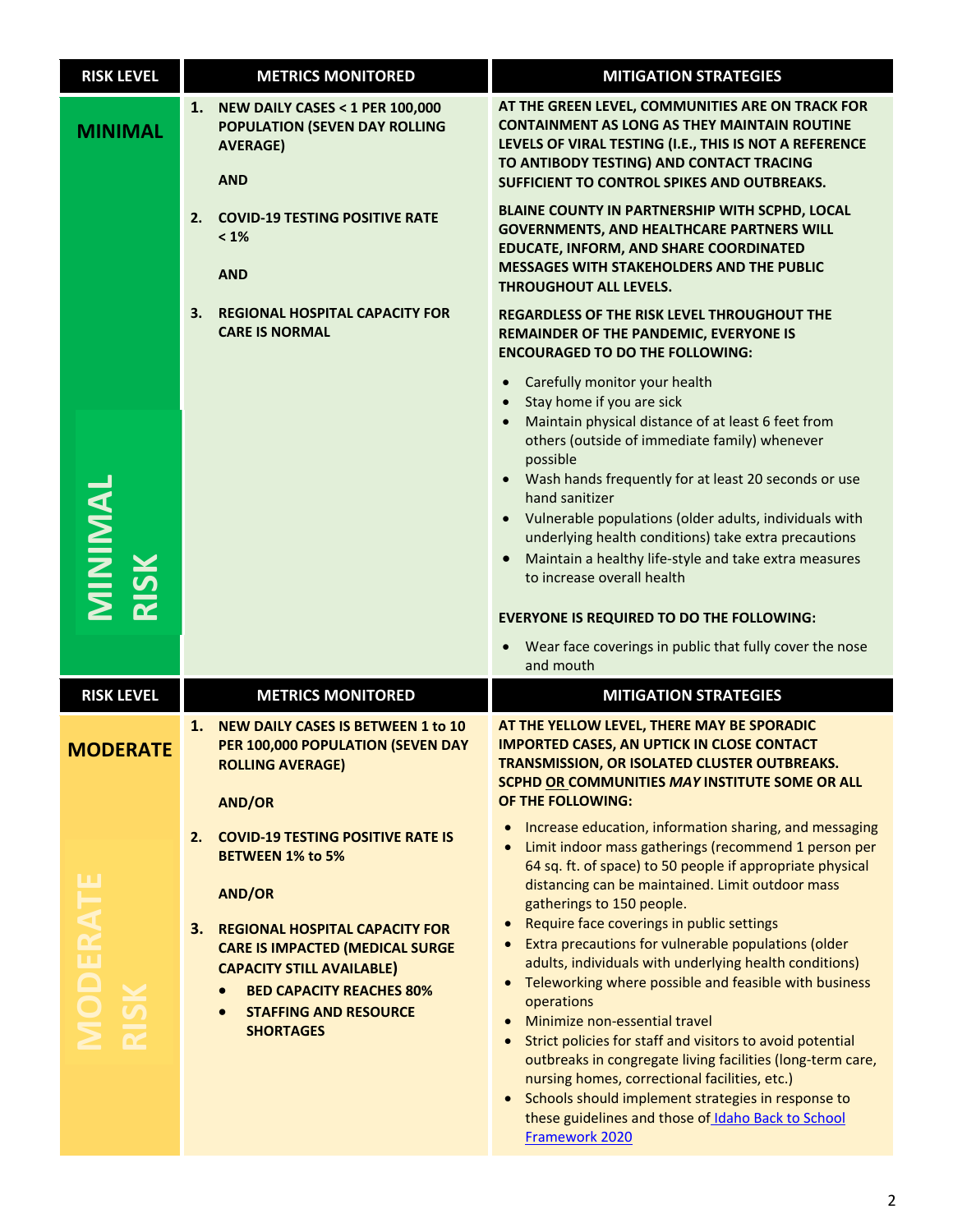| <b>RISK LEVEL</b> | <b>METRICS MONITORED</b>                                                                                                                                                                                                                                                                                                                                                                                                                                        | <b>MITIGATION STRATEGIES</b>                                                                                                                                                                                                                                                                                                                                                                                                                                                                                                                                             |
|-------------------|-----------------------------------------------------------------------------------------------------------------------------------------------------------------------------------------------------------------------------------------------------------------------------------------------------------------------------------------------------------------------------------------------------------------------------------------------------------------|--------------------------------------------------------------------------------------------------------------------------------------------------------------------------------------------------------------------------------------------------------------------------------------------------------------------------------------------------------------------------------------------------------------------------------------------------------------------------------------------------------------------------------------------------------------------------|
| <b>HIGH</b>       | 1.<br><b>NEW CASES DAILY IS BETWEEN 10 to 25</b><br>PER 100,000 POPULATION (SEVEN DAY<br><b>ROLLING AVERAGE)</b>                                                                                                                                                                                                                                                                                                                                                | AT THE ORANGE LEVEL, COMMUNITY SPREAD HAS<br><b>ACCELERATED. SCPHD OR COMMUNITIES MAY INSTITUTE</b><br><b>SOME OR ALL OF THE FOLLOWING:</b>                                                                                                                                                                                                                                                                                                                                                                                                                              |
|                   | <b>AND/OR</b><br>2.<br><b>COVID-19 TESTING POSITIVE RATE</b><br>IS BETWEEN 5 to 10%                                                                                                                                                                                                                                                                                                                                                                             | Increase education, information sharing, and messaging<br>Require use of face coverings<br>$\bullet$<br>Limit of indoor mass gatherings (recommend 1 person<br>per 64 sq. ft. of space) to 10 people if appropriate<br>physical distancing can be maintained). Limit outdoor                                                                                                                                                                                                                                                                                             |
|                   | AND/OR<br>3.<br><b>REGIONAL HOSPITAL CAPACITY FOR</b><br><b>CARE IS IMPACTED (MEDICAL SURGE</b><br><b>CAPACITY STILL AVAILABLE)</b><br><b>BED CAPACITY REACHES 85%</b><br><b>SIGNIFICANT STAFFING AND</b><br>$\bullet$<br><b>RESOURCE SHORTAGES</b>                                                                                                                                                                                                             | mass gatherings to 50 people.<br>Limit travel/visitors to the region as well as travel<br>within the state to areas with high rates of spread<br>(encourage 14-day self-quarantine)<br>Self-isolation of vulnerable populations (older adults,<br>$\bullet$<br>individuals with underlying health conditions)<br>Teleworking for those who are able<br>Extra precautions for employees of congregate living<br>facilities (long-term care, nursing homes, correctional<br>facilities, etc.) and close facility to visitors                                               |
|                   | AND/OR<br><b>SIGNIFICANT OUTBREAK(S) OCCURRING</b><br>4.<br>AT:<br>• Hospitals/Healthcare Providers/EMS<br>• Critical Infrastructure Services (fire, law<br>enforcement, utilities, solid waste etc.)<br>• Congregate Living Facilities (assisted<br>living facilities, nursing homes,<br>correctional facilities)<br>• Schools/institutions of higher learning<br>• Mass gatherings/events that limit public<br>health's ability to conduct contact<br>tracing | Delivery/curb-side service for businesses, including<br>food establishments<br><b>Closures of bars and nightclubs</b><br>Reduced occupancy in places of business and public<br>buildings<br>Virtual services for place of worship where possible<br>Discontinuation of youth and adult sports/activities in<br>$\bullet$<br>which physical distancing is not possible<br>Industry-specific measures/restrictions/closures<br>Schools should implement strategies in response to<br>$\bullet$<br>these guidelines and those of the Idaho Back to School<br>Framework 2020 |
| <b>CRITICAL</b>   | <b>NEW CASES DAILY &gt; 25/100,000</b><br>1.<br><b>POPULATION (SEVEN DAY ROLLING</b><br><b>AVERAGE)</b><br>AND/OR                                                                                                                                                                                                                                                                                                                                               | AT THE RED LEVEL, COMMUNITIES HAVE REACHED A<br>TIPPING POINT FOR UNCONTROLLED SPREAD AND CITIES,<br><b>COUNTIES, AND/OR SCPHD MAY INSTITUTE ALL OR SOME</b><br>OF THE FOLLOWING:<br>Stay-At-Home Order issued                                                                                                                                                                                                                                                                                                                                                           |
|                   | <b>COVID-19 TESTING POSTIVE RATE</b><br>2.<br>>10%<br>AND/OR                                                                                                                                                                                                                                                                                                                                                                                                    | Schools should implement strategies in response to<br>these guidelines and those of Idaho Back to School<br>Framework 2020<br>Require use of face coverings<br>$\bullet$<br>No social gatherings                                                                                                                                                                                                                                                                                                                                                                         |
| RITICAL           | 3. REGIONAL HOSPITAL CAPACITY FOR<br><b>CARE IS SEVERLY IMPACTED (MEDICAL</b><br><b>SURGE CAPACITY CANNOT BE</b><br><b>MAINTAINED)</b><br><b>BED AND ICU CAPACITY REACHES</b><br>90%<br><b>MAJOR STAFFING AND RESOURCE</b><br><b>SHORTAGES</b><br>AND/OR<br>4.<br><b>CRISIS STANDARDS OF CARE</b><br><b>IMPLEMENTED</b>                                                                                                                                         | Business closures, including food establishment<br>dining rooms and industry-specific restrictions<br>Continued closure of bars and nightclubs<br>Continued industry-specific<br>measures/restrictions/closures<br>Prohibit visitation to long-term care facilities<br>Travel advisories as needed<br>14-day self-quarantine for people entering from an<br>area inside or outside Idaho with widespread<br>ongoing transmission                                                                                                                                         |
|                   |                                                                                                                                                                                                                                                                                                                                                                                                                                                                 |                                                                                                                                                                                                                                                                                                                                                                                                                                                                                                                                                                          |